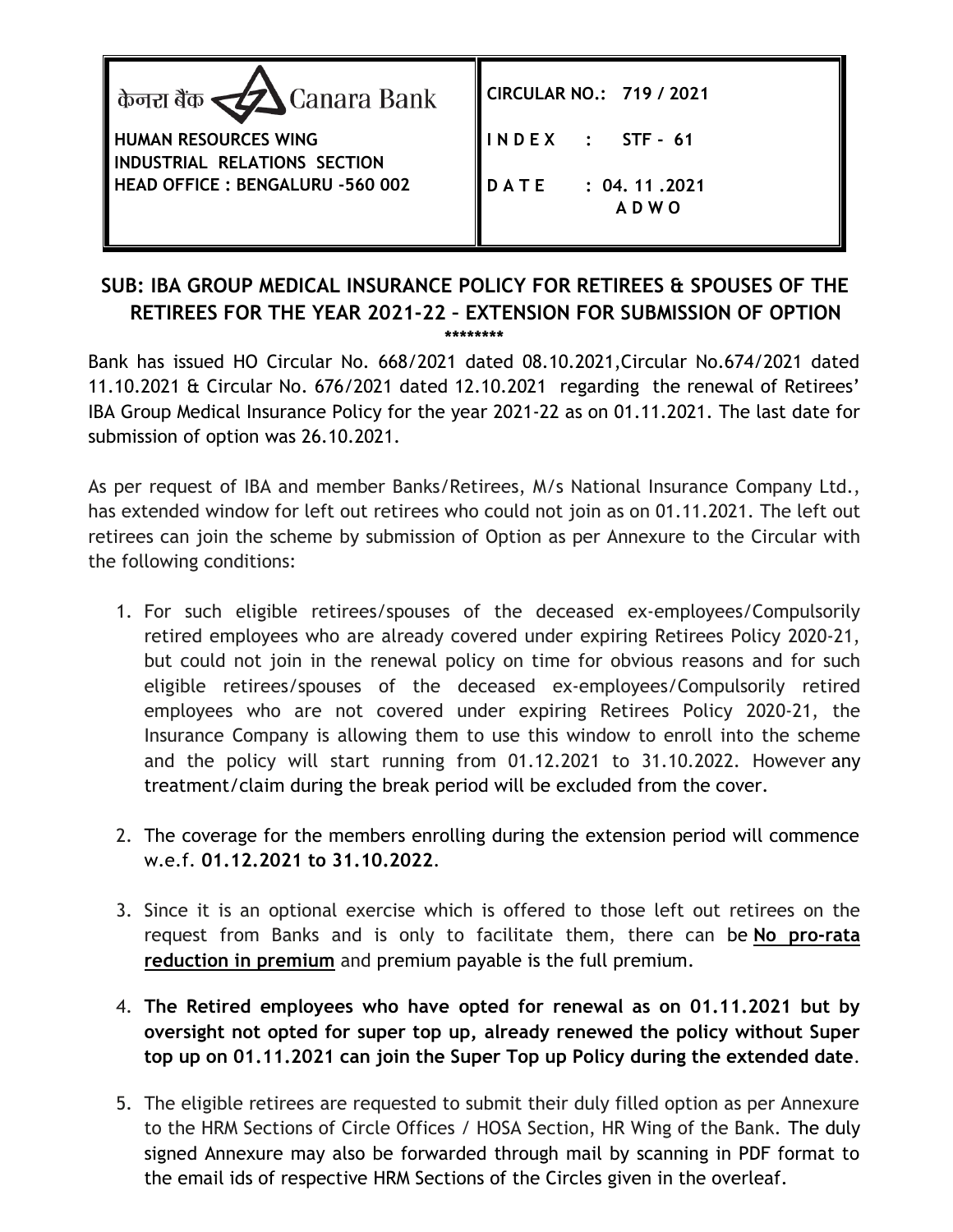- 6. The Last date for submission of option for the retirees is on **26.11.2021**. The package will be freezed by 5 P.M. on 26.11.2021 and no further extension of date will be permitted.
- 7. The accounts of eligible optees will be debited on 29.11.2021. All the optees shall maintain sufficient balance in the account as on 29.11.2021.
- 8. The respective HRM Sections shall accept the duly filled Annexure from the retirees and punch the details in the SAS package and such applications received from the retirees shall be punched invariably on or before 26.11.2021.
- 9. Circles shall ensure that all the option letters received from the retirees as per their options are punched on daily basis and ensure NIL complaints in the matter.
- 10.All other terms and conditions as enumerated in HO Circular No. 668/2021 dated 08.10.2021, Circular No.674/2021 dated 11.10.2021 & Circular No. 676/2021 dated 12.10.2021 shall remain unchanged.

**SHANKAR S CHIEF GENERAL MANAGER**

**TO: ALL BRANCHES/OFFICES OF THE BANK**